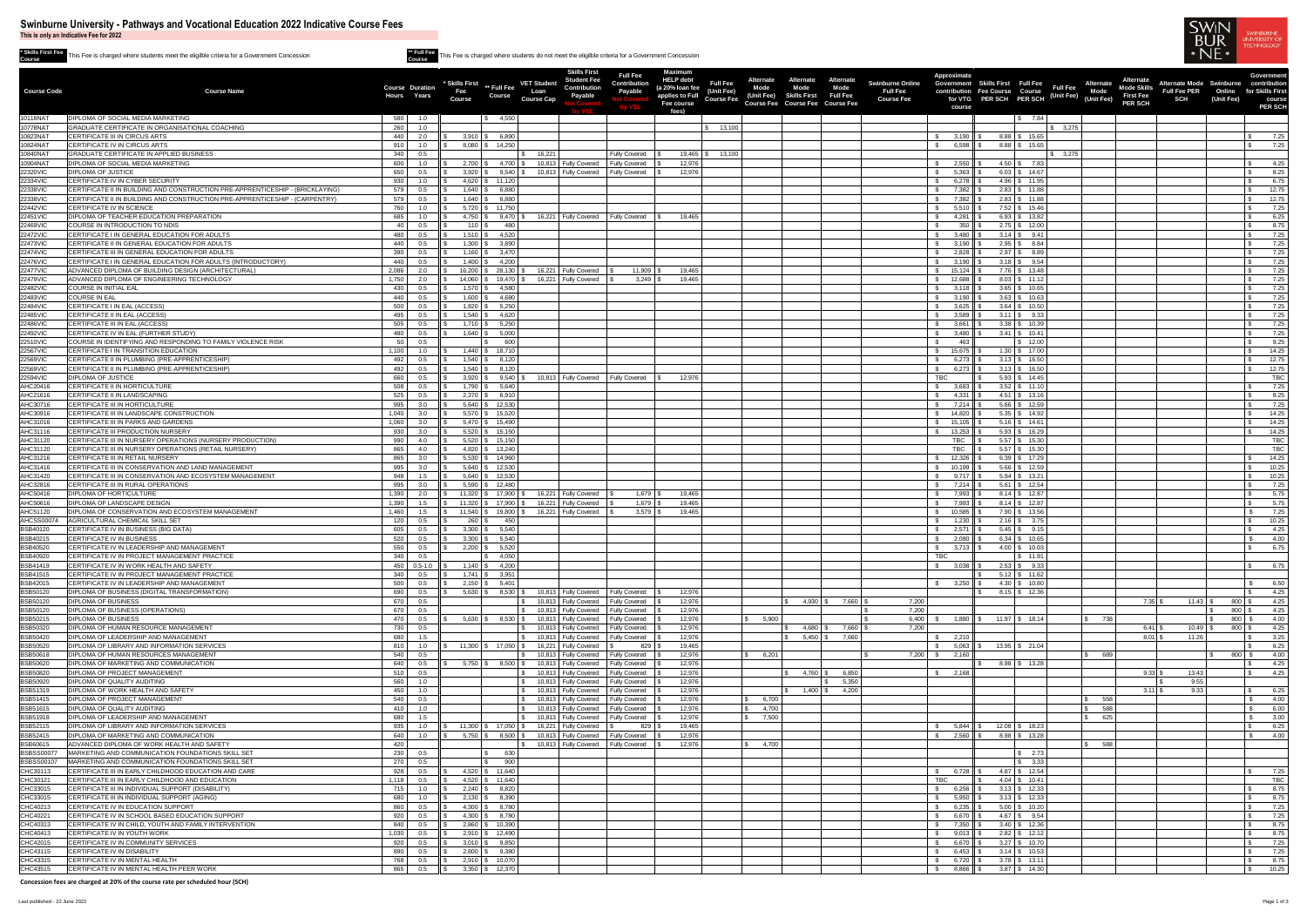| <b>Course Code</b>                 | <b>Course Name</b>                                                                                                                                   | Hours                    | <b>Course Duration</b><br>Years | Skills First ** Full Fee<br>Fee<br><b>Course</b> | <b>Course</b>                                                                             | <b>VET Student</b><br>Loan<br><b>Course Cap</b> | <b>Skills First</b><br>Student Fee<br><b>Contribution</b><br><b>Payable</b>                                           | <b>Full Fee</b><br>Contribution<br><b>Payable</b> | Maximum<br><b>HELP debt</b><br>(a 20% loan fee<br>applies to Full | <b>Full Fee</b><br>(Unit Fee)<br><b>Course Fee</b> | Alternate<br><b>Mode</b><br>(Unit Fee) | <b>Alternate</b><br><b>Alternate</b><br><b>Mode</b><br>Mode<br><b>Skills First Full Fee</b> | <b>Swinburne Online</b><br><b>Full Fee</b><br><b>Course Fee</b> | <b>Approximate</b>                             | Government Skills First Full Fee<br>contribution Fee Course Course<br>for VTG PER SCH PER SCH |                                                 | <b>Alternate</b><br><b>Full Fee</b><br><b>Mode Skills</b><br>Mode<br>Su (Unit Fee) (Unit Fee)<br><b>First Fee</b> | <b>Alternate Mode Swinburne</b><br><b>Full Fee PER</b><br><b>SCH</b> | Online<br>(Unit Fee) | <b>Government</b><br>contribution<br>for Skills First<br>course |
|------------------------------------|------------------------------------------------------------------------------------------------------------------------------------------------------|--------------------------|---------------------------------|--------------------------------------------------|-------------------------------------------------------------------------------------------|-------------------------------------------------|-----------------------------------------------------------------------------------------------------------------------|---------------------------------------------------|-------------------------------------------------------------------|----------------------------------------------------|----------------------------------------|---------------------------------------------------------------------------------------------|-----------------------------------------------------------------|------------------------------------------------|-----------------------------------------------------------------------------------------------|-------------------------------------------------|-------------------------------------------------------------------------------------------------------------------|----------------------------------------------------------------------|----------------------|-----------------------------------------------------------------|
|                                    |                                                                                                                                                      |                          |                                 |                                                  |                                                                                           |                                                 |                                                                                                                       |                                                   | Fee course<br>fees)                                               |                                                    |                                        | <b>Course Fee Course Fee Course Fee</b>                                                     |                                                                 | course                                         |                                                                                               |                                                 | <b>PER SCH</b>                                                                                                    |                                                                      |                      | <b>PER SCH</b>                                                  |
| CHC50113<br>CHC50121               | <b>DIPLOMA OF EARLY CHILDHOOD EDUCATION AND CARE</b><br><b>DIPLOMA OF EARLY CHILDHOOD EDUCATION AND CARE</b>                                         | 2,028<br>1,268           | 1.5<br>1.5                      |                                                  | $6,960$ $\frac{1}{3}$ 15,180 $\frac{1}{3}$                                                | 11,150   \$ 24,290   \$ 16,221   Fully Covered  | 16,221 Fully Covered                                                                                                  | $8,069$ \$<br>$8,069$ \ \$                        | 19,465<br>19,465                                                  |                                                    |                                        |                                                                                             |                                                                 | 12,675    \$<br>7,925    \$                    |                                                                                               | $5.49$ \ \$ 11.97<br>$5.49$ \$ 11.97            |                                                                                                                   |                                                                      |                      | 6.25<br>6.25                                                    |
| CHC52015<br>CHC82015               | <b>DIPLOMA OF COMMUNITY SERVICES</b><br>GRADUATE CERTIFICATE IN CLIENT ASSESSMENT AND CASE MANAGEMENT                                                | 1,355<br>745             | 1.0                             |                                                  | $8,940$ $\frac{1}{9}$ 17,700 $\frac{1}{9}$<br>$6,960$ \ \$ 11,530                         |                                                 | 16,221 Fully Covered                                                                                                  | $1.479$ $\frac{8}{3}$                             | 19,465                                                            |                                                    |                                        |                                                                                             |                                                                 | 8,469<br>4,656                                 |                                                                                               | $6.59$ \ \$ 13.06<br>$9.34$ \ \$ 15.47          |                                                                                                                   |                                                                      |                      | 6.25<br>6.25                                                    |
| CPC3011                            | <b>CERTIFICATE III IN BRICKLAYING/BLOCKLAYING</b><br>CERTIFICATE III IN CARPENTRY                                                                    | 980<br>1,010             | 3.0                             |                                                  | $3,420$ \ \$ 12,810<br>$5,470$ \ \$ 11,780                                                |                                                 |                                                                                                                       |                                                   |                                                                   |                                                    |                                        |                                                                                             |                                                                 | 13,720<br>$14,140$ $\parallel$ \$              |                                                                                               | $3.48$ \ \$ 13.07<br>$5.41$ $\frac{1}{3}$ 11.66 |                                                                                                                   |                                                                      |                      | 14.00<br>14.00                                                  |
| CPC30211<br>CPC30220               | CERTIFICATE III IN CARPENTRY                                                                                                                         |                          | 3.0<br>$1,117$ 3.0              |                                                  | $5,470$ \ \$ 11,780                                                                       |                                                 |                                                                                                                       |                                                   |                                                                   |                                                    |                                        |                                                                                             |                                                                 | \$15,917 II \$                                 |                                                                                               | 4.89   \$ 10.54                                 |                                                                                                                   |                                                                      |                      | 14.25                                                           |
| CPC32413<br>CPC33020               | CERTIFICATE III IN PLUMBING<br>CERTIFICATE III IN BRICKLAYING/BLOCKLAYING                                                                            | 1,135<br>1.008           | - 3.0<br>3.0                    |                                                  | $8,480$ \ \$ 23,580<br>$3,420$ \ \$ 12,810                                                |                                                 |                                                                                                                       |                                                   |                                                                   |                                                    |                                        |                                                                                             |                                                                 | 17,025<br>14,112                               |                                                                                               | 7.47   \$20.77<br>$3.99$ \ \$ 12.70             |                                                                                                                   |                                                                      |                      | 15.00<br>14.00                                                  |
| CPC40110                           | CERTIFICATE IV IN BUILDING AND CONSTRUCTION (BUILDING)                                                                                               | 820                      | 0.5                             |                                                  | $2,900$ \$ 10,390                                                                         |                                                 |                                                                                                                       |                                                   |                                                                   |                                                    |                                        |                                                                                             |                                                                 | 9,020                                          |                                                                                               | $3.53$ $\frac{1}{3}$ 12.67                      |                                                                                                                   |                                                                      |                      | 11.00                                                           |
| CPC40120<br>CPC40912               | CERTIFICATE IV IN BUILDING AND CONSTRUCTION (BUILDING)<br>CERTIFICATE IV IN PLUMBING AND SERVICES                                                    | 820<br>654               | 0.5<br>1.0                      |                                                  | $2,900$ \$ 10,390<br>$3,200$ \$ 9,000                                                     |                                                 |                                                                                                                       |                                                   |                                                                   |                                                    |                                        |                                                                                             |                                                                 | 9,225<br>7,358                                 |                                                                                               | $3.53$ \$ 12.67<br>$4.89$ \ \$ 13.76            |                                                                                                                   |                                                                      |                      | 11.25<br>11.25                                                  |
| CPC50210                           | DIPLOMA OF BUILDING AND CONSTRUCTION (BUILDING)                                                                                                      | 1,790                    |                                 |                                                  | $8,900$ $\frac{1}{3}$ 13,190 $\frac{1}{3}$                                                |                                                 | 16,221 Fully Covered                                                                                                  | <b>Fully Covered</b>                              | 19,465                                                            |                                                    |                                        |                                                                                             |                                                                 | 12,530                                         |                                                                                               | $4.97$ \ \$ 7.36                                |                                                                                                                   |                                                                      |                      | 7.00                                                            |
| CPC50220<br>CUA20120               | DIPLOMA OF BUILDING AND CONSTRUCTION (BUILDING)<br><b>CERTIFICATE II IN DANCE</b>                                                                    | 1,790<br>395             | 1.5<br>0.5                      |                                                  | $8,900$ \ \$ 13,200<br>$1,940$ \ \$ 4,710                                                 |                                                 |                                                                                                                       |                                                   |                                                                   |                                                    |                                        |                                                                                             |                                                                 | 12,978<br>2,864                                |                                                                                               | $4.97$ \ \$ 7.37<br>$4.90$ \ \$ 11.90           |                                                                                                                   |                                                                      |                      | 7.25<br>7.25                                                    |
| CUA30120<br><b>CUA40118</b>        | <b>CERTIFICATE III IN DANCE</b><br>CERTIFICATE IV IN PROFESSIONAL WRITING AND EDITING                                                                | 540<br>695               | 0.5<br>1.0                      |                                                  | $2,650$ \ \$ 6,430<br>$4,640$ \ \$ 10,980                                                 |                                                 |                                                                                                                       |                                                   |                                                                   |                                                    |                                        |                                                                                             |                                                                 | 3,915<br>5,386                                 |                                                                                               | 4.90   \$ 11.90<br>$6.67$ \ \$ 15.79            |                                                                                                                   |                                                                      |                      | 7.25<br>7.75                                                    |
| <b>CUA40520</b>                    | CERTIFICATE IV IN MUSICAL THEATRE                                                                                                                    | 885                      | 1.0                             |                                                  | $4,340$ \ \$ 10,540                                                                       |                                                 |                                                                                                                       |                                                   |                                                                   |                                                    |                                        |                                                                                             |                                                                 | 6,416 II                                       |                                                                                               | 4.90 \$ 11.90                                   |                                                                                                                   |                                                                      |                      | 7.25                                                            |
| CUA40715<br>CUA40720               | CERTIFICATE IV IN DESIGN<br><b>CERTIFICATE IV IN DESIGN</b>                                                                                          | 705<br>715               | 1.0<br>1.0                      |                                                  | $3,850$ \$ 9,400<br>$3.850$ $\frac{1}{9}$ 9.400                                           |                                                 |                                                                                                                       |                                                   |                                                                   |                                                    |                                        |                                                                                             |                                                                 | 5,464                                          |                                                                                               | $5.46$ \ \$ 13.33<br>$5.38$ $\frac{1}{3}$ 13.14 |                                                                                                                   |                                                                      |                      | 7.75                                                            |
| <b>CUA41120</b>                    | CERTIFICATE IV IN PHOTOGRAPHY AND DIGITAL IMAGING                                                                                                    | 865                      | 1.0                             |                                                  | $5,220$ \$ 12,200                                                                         |                                                 |                                                                                                                       |                                                   |                                                                   |                                                    |                                        |                                                                                             |                                                                 |                                                |                                                                                               | $6.03$ \$ 14.10                                 |                                                                                                                   |                                                                      |                      |                                                                 |
| <b>CUA41220</b><br>CUA50118        | CERTIFICATE IV IN SCREEN AND MEDIA<br><b>DIPLOMA OF PROFESSIONAL WRITING AND EDITING</b>                                                             | 730<br>800 I             | 1.0<br>1.0                      |                                                  | $4,920$ \$ 10,440<br>$6,950$ $\frac{1}{3}$ 11,070 $\frac{1}{3}$                           |                                                 | 16,221 Fully Covered                                                                                                  | <b>Fully Covered</b>                              | 19,465                                                            |                                                    |                                        |                                                                                             |                                                                 | 5,293<br>4,200                                 |                                                                                               | $6.73$ $\frac{1}{3}$ 14.30<br>8.68   \$13.83    |                                                                                                                   |                                                                      |                      | 7.25<br>5.25                                                    |
| <b>CUA50220</b>                    | <b>DIPLOMA OF MUSICAL THEATRE</b>                                                                                                                    | 955                      | 1.0                             |                                                  | $5,570$ \$ 11,310                                                                         |                                                 |                                                                                                                       |                                                   |                                                                   |                                                    |                                        |                                                                                             |                                                                 | 5,969                                          |                                                                                               | $5.83$ \ \$ 11.84                               |                                                                                                                   |                                                                      |                      | 6.25                                                            |
| CUA50715<br><b>CUA50720</b>        | <b>DIPLOMA OF GRAPHIC DESIGN</b><br><b>DIPLOMA OF GRAPHIC DESIGN</b>                                                                                 | 1,045                    | $1,090$ 1.5                     |                                                  | $10.950$ \ \$ 17,240 \ \ \$                                                               |                                                 | 16,221 Fully Covered<br>   \$ 10,950   \$ 17,240   \$ 16,221   Fully Covered   \$                                     | $1,019$ $\mid$ 3<br>$1,019$ \$                    | 19,465<br>19,465                                                  |                                                    |                                        |                                                                                             |                                                                 | 6,531                                          | ι Ψ                                                                                           | $10.47$ \$ 16.49<br>$10.04$ \$ 15.81            |                                                                                                                   |                                                                      |                      | 6.25                                                            |
| <b>CUA50920</b>                    | <b>DIPLOMA OF PHOTOGRAPHY AND DIGITAL IMAGING</b><br>DIPLOMA OF SCREEN AND MEDIA - FILM AND TELEVISION                                               | 905 L<br>790 I           | 1.0<br>1.0                      |                                                  | 11,350   \$ 15,970   \$                                                                   |                                                 | 10,630   \$ 16,240   \$ 10,813   Fully Covered<br>16,221   Fully Covered                                              | <b>Fully Covered</b>                              | 12,976<br>19,465                                                  |                                                    |                                        |                                                                                             |                                                                 | 5,430 Ⅱ \$<br>4,938 Ⅱ \$                       |                                                                                               | $11.74$ \$ 17.94<br>14.36 \$ 20.21              |                                                                                                                   |                                                                      |                      | 6.00<br>6.25                                                    |
| CUA51020<br>CUA51020               | DIPLOMA OF SCREEN AND MEDIA - ANIMATION                                                                                                              | 910                      | 1.0                             |                                                  |                                                                                           | 13,075   \$ 18,400   \$ 16,221   Fully Covered  |                                                                                                                       | $2,179$ $\mid$ 3                                  | 19,465                                                            |                                                    |                                        |                                                                                             |                                                                 | 5,688                                          |                                                                                               | $14.36$ \ \$ 20.21                              |                                                                                                                   |                                                                      |                      | 6.25                                                            |
| CUA51020<br><b>CUA51120</b>        | DIPLOMA OF SCREEN AND MEDIA - SPORTS MEDIA<br><b>DIPLOMA OF VISUAL ARTS</b>                                                                          | 900<br>950               | 1.0<br>1.0                      |                                                  |                                                                                           |                                                 | 12,930   \$ 18,190   \$ 16,221   Fully Covered<br>8,090 \ \$ 15,620 \ \$ 16,221   Fully Covered                       | 1,969<br>$601$ \ \$                               | 19,465<br>19,465                                                  |                                                    |                                        |                                                                                             |                                                                 | 5,625                                          |                                                                                               | 14.36 \$ 20.21<br>$8.51$ \ \$ 16.44             |                                                                                                                   |                                                                      |                      | 6.25                                                            |
| CUA51520                           | DIPLOMA OF PROFESSIONAL DANCE (ELITE PERFORMANCE)                                                                                                    | 1,290                    | 1.0                             |                                                  | 7,530 \$ 15,280                                                                           |                                                 |                                                                                                                       |                                                   |                                                                   |                                                    |                                        |                                                                                             |                                                                 | 8,063                                          |                                                                                               | $5.83$ \ \$ 11.84                               |                                                                                                                   |                                                                      |                      | 6.25                                                            |
| CUA60320<br>CUA60620               | ADVANCED DIPLOMA OF GRAPHIC DESIGN<br>ADVANCED DIPLOMA OF SCREEN AND MEDIA - FILM AND TELVISION                                                      | 355<br>970               | 0.5<br>1.0                      |                                                  | $8,120$ $\frac{1}{3}$ 13,360 $\frac{1}{3}$                                                | 11,350   \$ 17,390   \$ 16,221   Fully Covered  | 16,221 Fully Covered                                                                                                  | 2,861<br>1,169                                    | 19,465<br>19,465                                                  |                                                    |                                        |                                                                                             |                                                                 | 6,063                                          |                                                                                               | $22.87$ \$ 37.63<br>$11.70$ \$ 17.92            |                                                                                                                   |                                                                      |                      | 6.25                                                            |
| CUA60620                           | ADVANCED DIPLOMA OF SCREEN AND MEDIA - ANIMATION                                                                                                     | 975                      | 1.0                             |                                                  |                                                                                           |                                                 | 11,410   \$ 17,480   \$ 16,221   Fully Covered                                                                        |                                                   | 19,465                                                            |                                                    |                                        |                                                                                             |                                                                 | $6,094$ \$                                     |                                                                                               | $11.70$ \$ 17.92                                |                                                                                                                   |                                                                      |                      | 6.25                                                            |
| CUA60720<br><b>FNS40217</b>        | ADVANCED DIPLOMA OF VISUAL ARTS<br>CERTIFICATE IV IN ACCOUNTING AND BOOKKEEPING                                                                      | 760 L<br>630             | 1.0<br>$0.5\,$                  |                                                  | $3,400$ \$ 6,710                                                                          |                                                 | 7,790   \$ 12,370   \$ 10,813   Fully Covered                                                                         | 1.557 $\frac{1}{3}$                               | 12,976                                                            |                                                    |                                        |                                                                                             |                                                                 | 4,253 $\parallel$ \$                           |                                                                                               | $10.25$ \$ 16.27<br>$5.39$ \$ 10.65             |                                                                                                                   |                                                                      |                      | 6.75                                                            |
| <b>FNS40217</b><br><b>FNS50217</b> | CERTIFICATE IV IN ACCOUNTING AND BOOKKEEPING - ONLINE<br><b>DIPLOMA OF ACCOUNTING</b>                                                                | 645 I<br>610             | 0.5<br>0.5                      |                                                  | $3,480$ \ \$ 6,870                                                                        |                                                 | 5,680   \$ 9,580   \$ 10,813   Fully Covered                                                                          | <b>Fully Covered</b>                              | 12,976                                                            |                                                    |                                        |                                                                                             |                                                                 | 4,354 $\parallel$ \$<br>$3,813$ $\parallel$ \$ |                                                                                               | $5.39$ \ \$ 10.65<br>$9.31 \quad $15.70$        |                                                                                                                   |                                                                      |                      | 6.75<br>6.25                                                    |
| <b>FNS60217</b>                    | ADVANCED DIPLOMA OF ACCOUNTING                                                                                                                       | 480                      | 0.5                             |                                                  |                                                                                           |                                                 | 4,040   \$ 7,290   \$ 10,813   Fully Covered                                                                          | <b>Fully Covered</b>                              | 12,976                                                            |                                                    |                                        |                                                                                             |                                                                 | $3,000$    \$                                  |                                                                                               | $8.41$ \ \$ 15.18                               |                                                                                                                   |                                                                      |                      | 6.25                                                            |
| <b>HLT31115</b><br>HLT31120        | CERTIFICATE III IN NON-EMERGENCY PATIENT TRANSPORT<br>CERTIFICATE III IN NON-EMERGENCY PATIENT TRANSPORT                                             | 477 L<br>534             | 1.0<br>1.0                      |                                                  | $900$ \$ 4,230<br>$900$ \$ 4,230                                                          |                                                 |                                                                                                                       |                                                   |                                                                   |                                                    |                                        |                                                                                             |                                                                 | 2,862<br>$5,474$ $\parallel$ \$                |                                                                                               | $1.88$ \ \$ $8.86$<br>$1.68$ \$ 7.92            |                                                                                                                   |                                                                      |                      | 6.00<br>10.25                                                   |
| HLT33115                           | <b>CERTIFICATE IIII IN HEALTH ASSISTANCE</b>                                                                                                         | 453                      | 1.0                             |                                                  | $1,240$ \ \$ 5,870                                                                        |                                                 |                                                                                                                       |                                                   |                                                                   |                                                    |                                        |                                                                                             |                                                                 | 4,643                                          |                                                                                               | $2.73$ \$ 12.95                                 |                                                                                                                   |                                                                      |                      | 10.25                                                           |
| <b>HLT37415</b><br><b>HLT43015</b> | <b>CERTIFICATE III IN PATHOLOGY ASSISTANCE</b><br>CERTIFICATE IV IN ALLIED HEALTH ASSISTANCE (PHYSIOTHERAPY, OCCUPATIONAL THERAPY)                   | 460<br>993 I             | 1.0<br>0.5                      |                                                  | $1,640$ \ \$ 4,390<br>4,720 \$ 17,930                                                     |                                                 |                                                                                                                       |                                                   |                                                                   |                                                    |                                        |                                                                                             |                                                                 | 4,025<br>$12,164$ S                            |                                                                                               | $3.56$ \ \$ 9.54<br>$4.75$ \ \$ 18.05           |                                                                                                                   |                                                                      |                      | 8.75<br>12.25                                                   |
| HLT51015                           | <b>DIPLOMA OF PARAMEDICAL SCIENCE</b>                                                                                                                | 595                      | 1.0                             |                                                  | $6,260$ \ \$ 10,300 \ \$                                                                  |                                                 | 16,221   Fully Covered                                                                                                | <b>Fully Covered</b>                              | 19,465                                                            |                                                    |                                        |                                                                                             |                                                                 | $3,868$ \$                                     |                                                                                               | $10.52$ \$ 17.31                                |                                                                                                                   |                                                                      |                      | 6.50                                                            |
| HLT51020<br>HLT54115               | <b>DIPLOMA OF EMERGENCY HEALTH CARE</b><br><b>DIPLOMA OF NURSING</b>                                                                                 | 590<br>1,683             | 1.0                             |                                                  | $6,210$ $\frac{1}{9}$ $8,600$ $\frac{1}{9}$<br>$16,200$ \$ 30,820 \$                      |                                                 | 16,221 Fully Covered<br>16,221   Fully Covered                                                                        | <b>Fully Covered</b><br>14,599                    | 19,465<br>19,465                                                  |                                                    |                                        |                                                                                             | Same as on campus                                               | 3,983<br>16,409                                |                                                                                               | $10.52$ \$ 14.57<br>$9.62$ \ \$ 18.31           |                                                                                                                   |                                                                      |                      | 6.75<br>9.75                                                    |
| <b>HLT54121</b><br>ICT40118        | <b>DIPLOMA OF NURSING</b><br>CERTIFICATE IV IN INFORMATION TECHNOLOGY                                                                                | 1,778                    | 1.5                             |                                                  | $3,620$ \$ 9,150                                                                          |                                                 | 16,200   \$ 30,820   \$ 16,221   Fully Covered                                                                        | 14,599                                            | 19,465                                                            |                                                    |                                        |                                                                                             |                                                                 | <b>TBC</b>                                     |                                                                                               | $9.11$ \$ 17.33<br>$3.65$ \ \$ 9.24             |                                                                                                                   |                                                                      |                      | <b>TBC</b><br>6.50                                              |
| ICT40120                           | CERTIFICATE IV IN INFORMATION TECHNOLOGY - PROGRAMMING                                                                                               | 990  <br>940             | 1.0<br>1.0                      |                                                  | $4,800$ \ \$ 10,300                                                                       |                                                 |                                                                                                                       |                                                   |                                                                   |                                                    |                                        |                                                                                             |                                                                 | 6,435<br>$6,345$ \$                            |                                                                                               | $5.10$ \$ 10.95                                 |                                                                                                                   |                                                                      |                      | 6.75                                                            |
| ICT40120<br>ICT40120               | CERTIFICATE IV IN INFORMATION TECHNOLOGY - NETWORKING<br>CERTIFICATE IV IN INFORMATION TECHNOLOGY - GAMING DEVELOPMENT                               | 910<br>920               | 1.0<br>1.0                      |                                                  | $4,650$ \$ 9,970<br>$4,700$ \$ 10,080                                                     |                                                 |                                                                                                                       |                                                   |                                                                   |                                                    |                                        |                                                                                             |                                                                 | 6,143 $\parallel$ \$<br>6,210 $\parallel$ \$   |                                                                                               | $5.10$ \$ 10.95<br>$5.10$ \ \$ 10.95            |                                                                                                                   |                                                                      |                      | 6.75<br>6.75                                                    |
| ICT40120                           | CERTIFICATE IV IN INFORMATION TECHNOLOGY - WEB DEVELOPMENT                                                                                           | 755                      | 1.0                             |                                                  | $3,860$ \$ 8,270                                                                          |                                                 |                                                                                                                       |                                                   |                                                                   |                                                    |                                        |                                                                                             |                                                                 | 5,096                                          |                                                                                               | $5.10$ $\frac{1}{3}$ 10.95                      |                                                                                                                   |                                                                      |                      | 6.75                                                            |
| ICT40418<br>ICT40915               | CERTIFICATE IV IN INFORMATION TECHNOLOGY NETWORKING<br>CERTIFICATE IV IN DIGITAL AND INTERACTIVE GAMES                                               | 800<br>755 I             | 1.0<br>1.0                      |                                                  | $3,520$ \ \$ 10,980<br>$3,520$ \$ 8,830                                                   |                                                 |                                                                                                                       |                                                   |                                                                   |                                                    |                                        |                                                                                             |                                                                 | 6,800    \$<br>4,908                           |                                                                                               | $4.40$ \ \$ 13.72<br>$4.66$ \ \$ 11.69          |                                                                                                                   |                                                                      |                      | 8.50<br>6.50                                                    |
| ICT50118                           | DIPLOMA OF INFORMATION TECHNOLOGY - WEBSITE DESIGN AND DEVELOPMENT                                                                                   | 1,060                    | 1.0                             |                                                  |                                                                                           |                                                 | 10,630   \$ 17,930   \$ 10,813   Fully Covered   \$                                                                   | $7,117$ $\sqrt{5}$                                | 12,976                                                            |                                                    |                                        |                                                                                             |                                                                 | 5,830 $\parallel$ \$                           |                                                                                               | $10.02$ \$ 16.91                                |                                                                                                                   |                                                                      |                      | 5.50                                                            |
| ICT50215<br>ICT50220               | <b>DIPLOMA OF DIGITAL AND INTERACTIVE GAMES</b><br>DIPLOMA OF INFORMATION TECHNOLOGY (FRONT END WEB DEVELOPMENT)                                     | 750 I<br>1,030           | 1.0<br>1.0                      |                                                  | $11,150$ $\begin{array}{ccc} 5 & 15,620 \end{array}$ 5                                    |                                                 | 16,221 Fully Covered<br>10,630   \$ 15,620   \$ 16,221   Fully Covered                                                | Fully Covered<br><b>Fully Covered</b>             | 19,465<br>19,465                                                  |                                                    |                                        |                                                                                             |                                                                 | 4,125    \$<br>$5,923$    \$                   |                                                                                               | 14.86 \$ 20.82<br>$10.32$ \$ 15.16              |                                                                                                                   |                                                                      |                      | 5.50<br>5.75                                                    |
| ICT50220<br>ICT50220               | DIPLOMA OF INFORMATION TECHNOLOGY (GAME ART AND DESIGN, GAME PROGRAMMING)<br>DIPLOMA OF INFORMATION TECHNOLOGY (ADVANCED NETWORKING, CYBER SECURITY) | 940<br>1,220             | 1.0<br>1.0                      |                                                  |                                                                                           |                                                 | $9,710$ $\frac{1}{3}$ $14,260$ $\frac{1}{3}$ $16,221$ Fully Covered<br>12,600   \$ 18,500   \$ 16,221   Fully Covered | <b>Fully Covered</b><br>2,279                     | 19,465<br>19,465                                                  |                                                    |                                        |                                                                                             |                                                                 | $5,405$ \$<br>$7,015$ \$                       |                                                                                               | $10.32$ \$ 15.16<br>$10.32$ \$ 15.16            |                                                                                                                   |                                                                      |                      | 5.75<br>5.75                                                    |
| ICT50220                           | DIPLOMA OF INFORMATION TECHNOLOGY (ADVANCED PROGRAMMING)                                                                                             | 1,080                    | 1.0                             |                                                  | $11,150$ \$ $16,380$ \$                                                                   |                                                 | 16,221 Fully Covered                                                                                                  | $159$ \ \$                                        | 19,465                                                            |                                                    |                                        |                                                                                             |                                                                 | 6,210 ┃ \$                                     |                                                                                               | $10.32$ \$ 15.16                                |                                                                                                                   |                                                                      |                      | 5.75                                                            |
| ICT50418<br>ICT50718               | DIPLOMA OF INFORMATION TECHNOLOGY NETWORKING<br>DIPLOMA OF SOFTWARE DEVELOPMENT                                                                      | 1.090<br>830             | 1.0<br>1.0                      |                                                  | $11,150$ $\frac{1}{3}$ $18,810$ $\frac{1}{3}$                                             |                                                 | 16,221 Fully Covered<br>11,150   \$ 16,080   \$ 16,221   Fully Covered                                                | 2,589<br><b>Fully Covered</b>                     | 19,465<br>19,465                                                  |                                                    |                                        |                                                                                             |                                                                 | 7,085<br>$4,565$ \$                            |                                                                                               | $10.22$ \$ 17.25<br>$13.43$ \$ 19.37            |                                                                                                                   |                                                                      |                      | 6.50<br>5.50                                                    |
| MEM30205                           | CERTIFICATE III IN ENGINEERING - MECHANICAL TRADE                                                                                                    | 1,020                    | - 3.0                           |                                                  | $5,480$ \ \$ 15,950                                                                       |                                                 |                                                                                                                       |                                                   |                                                                   |                                                    |                                        |                                                                                             |                                                                 |                                                |                                                                                               | $5.37$ \ \$ 15.63                               |                                                                                                                   |                                                                      |                      |                                                                 |
| MEM30219<br>MEM30305               | CERTIFICATE III IN ENGINEERING - MECHANICAL TRADE<br>CERTIFICATE III IN ENGINEERING - FABRICATION TRADE                                              | 960<br>1,090             | 3.0<br>3.0                      |                                                  | $5,480$ \ \$ 15,460<br>$5,470$ \ \$ 15,680                                                |                                                 |                                                                                                                       |                                                   |                                                                   |                                                    |                                        |                                                                                             |                                                                 |                                                |                                                                                               | $5.70$ $\frac{1}{3}$ 16.10<br>$5.01$ \ \$ 14.38 |                                                                                                                   |                                                                      |                      | 15.25                                                           |
| MEM30319<br>MEM40105               | CERTIFICATE III IN ENGINEERING - FABRICATION TRADE<br>CERTIFICATE IV IN ENGINEERING                                                                  | 960<br>1,320             | 3.0<br>1.0                      |                                                  | $5,470$ \$ 15,680<br>$5,570$ \$ 15,870                                                    |                                                 |                                                                                                                       |                                                   |                                                                   |                                                    |                                        |                                                                                             |                                                                 | \$ 14,640                                      |                                                                                               | $5.69$ \ \$ 16.33<br>$4.21 \quad$ \$ 12.02      |                                                                                                                   |                                                                      |                      | 15.25                                                           |
| MEM40119                           | CERTIFICATE IV IN ENGINEERING - ADVANCED MACHINING                                                                                                   | 1,320                    |                                 |                                                  | $5,770$ \$ 16,270                                                                         |                                                 |                                                                                                                       |                                                   |                                                                   |                                                    |                                        |                                                                                             |                                                                 | \$ 20,130                                      |                                                                                               | $4.37$ \ \$ 12.32                               |                                                                                                                   |                                                                      |                      | 15.25                                                           |
| MEM40119<br>MEM40119               | CERTIFICATE IV IN ENGINEERING - FABRICATION<br>CERTIFICATE IV IN ENGINEERING - MAINTENANCE FLUID POWER                                               | 1,320<br>1,320           | 1.0<br>1.0                      |                                                  | $5,770$ \$ 16,270<br>$5,770$ \$ 16,270                                                    |                                                 |                                                                                                                       |                                                   |                                                                   |                                                    |                                        |                                                                                             |                                                                 |                                                |                                                                                               | $4.37$ \ \$ 12.32<br>$4.37$ \$ 12.32            |                                                                                                                   |                                                                      |                      | 15.25<br>15.25                                                  |
| MSF50218                           | <b>DIPLOMA OF INTERIOR DESIGN</b>                                                                                                                    | 1,526                    |                                 |                                                  | $11,450$ $\mid$ \$ 21,790 $\mid$ \$                                                       |                                                 | 16,221 Fully Covered                                                                                                  | 5,569                                             | 19,465                                                            |                                                    |                                        |                                                                                             |                                                                 | \$ 11,064                                      |                                                                                               | 7.50 \$ 14.27                                   |                                                                                                                   |                                                                      |                      | 7.25                                                            |
| MSF60118<br>MSL30118               | ADVANCED DIPLOMA OF INTERIOR DESIGN<br><b>CERTIFICATE III IN LABORATORY SKILLS</b>                                                                   | 774  <br>500 L           | $0.5\,$<br>1.0                  |                                                  | $2,920$ \ \$ 7,470 \ \$<br>$2,180$ \$ 7,990                                               |                                                 | 16,221 Fully Covered                                                                                                  | <b>Fully Covered</b>                              | 19,465                                                            |                                                    |                                        |                                                                                             |                                                                 | 5,612<br>5,125                                 |                                                                                               | $3.77$ \$ 9.65<br>$4.36$ \ \$ 15.98             |                                                                                                                   |                                                                      |                      | 7.25<br>10.25                                                   |
| MSL40118                           | CERTIFICATE IV IN LABORATORY TECHNIQUES                                                                                                              | 990                      | 1.0                             |                                                  | $4,920$ \$ 15,240                                                                         |                                                 |                                                                                                                       |                                                   |                                                                   |                                                    |                                        |                                                                                             |                                                                 | 10,148 II                                      |                                                                                               | $4.96$ \ \$ 15.39                               |                                                                                                                   |                                                                      |                      | 10.25                                                           |
| MSL50118<br>SIR50217               | <b>DIPLOMA OF LABORATORY TECHNOLOGY</b><br><b>DIPLOMA OF VISUAL MERCHANDISING</b>                                                                    | 1,430<br>975             | 2.0<br>1.5                      |                                                  | $10,950$ $\frac{1}{9}$ 21,960 $\frac{1}{9}$<br>$5,890$ $\frac{1}{3}$ 13,140 $\frac{1}{3}$ |                                                 | 16,221 Fully Covered<br>10,813 Fully Covered                                                                          | $5,739$ \ \$<br>$2,327$ $\mid$ 3                  | 19,465<br>12,976                                                  |                                                    |                                        |                                                                                             |                                                                 | $8,938$    \$<br>6,094                         |                                                                                               | 7.65 \$ 15.35<br>$6.04$ \$ 13.47                |                                                                                                                   |                                                                      |                      | 6.25<br>6.25                                                    |
| SIT50316<br>SS-AUDIT1              | <b>DIPLOMA OF EVENT MANAGEMENT</b><br><b>LEAD AUDITOR TRAINING</b>                                                                                   | 1,110<br>280             | 1.0<br>0.5                      |                                                  |                                                                                           |                                                 | 6,310   \$ 14,700   \$ 10,813   Fully Covered                                                                         | $3,887$ \$                                        | 12,976                                                            | 2,230                                              |                                        |                                                                                             |                                                                 | $6,383$    \$                                  |                                                                                               | $5.68$ \ \$ 13.24                               | 446                                                                                                               |                                                                      |                      | 5.75                                                            |
| <b>SS-ENTDWHS</b>                  | <b>WHS ENTRY REQUIREMENT FOR DIPLOMA</b>                                                                                                             | 230                      | $0.5\,$                         |                                                  |                                                                                           |                                                 |                                                                                                                       |                                                   |                                                                   | 2,100                                              |                                        |                                                                                             |                                                                 |                                                |                                                                                               |                                                 | 420                                                                                                               |                                                                      |                      |                                                                 |
| SS-EXECCOA<br><b>SS-INTROB1</b>    | <b>EXECUTIVE COACHING PROGRAM</b><br>COURSE IN INTRODUCTORY BUSINESS SKILLS                                                                          | 120<br>170 $\vert$       | 0.5<br>01                       |                                                  |                                                                                           |                                                 |                                                                                                                       |                                                   |                                                                   | 6,550                                              |                                        |                                                                                             |                                                                 | 2,400                                          |                                                                                               |                                                 | \$3,275                                                                                                           |                                                                      | 800                  |                                                                 |
| SS-INTROH1                         | COURSE IN INTRODUCTORY HUMAN RESOURCE SKILLS                                                                                                         | 180                      | 0.1                             |                                                  |                                                                                           |                                                 |                                                                                                                       |                                                   |                                                                   |                                                    |                                        |                                                                                             |                                                                 | 2,400                                          |                                                                                               |                                                 |                                                                                                                   |                                                                      | 800                  |                                                                 |
| SS-M30010A                         | <b>SS-LEADAUDIT LEAD AUDITOR</b><br><b>SET UP BASIC HYDRAULIC CIRCUITS</b>                                                                           | 260<br>40 I              | 0.5<br>0.5                      |                                                  | 200                                                                                       |                                                 |                                                                                                                       |                                                   |                                                                   | 2,940                                              |                                        |                                                                                             |                                                                 |                                                |                                                                                               | \$ 5.00                                         | 588                                                                                                               |                                                                      |                      |                                                                 |
| <b>SS-WHCARD</b>                   | <b>WHITE CARD</b>                                                                                                                                    |                          | 6 1 month                       |                                                  | 200                                                                                       |                                                 |                                                                                                                       |                                                   |                                                                   |                                                    |                                        |                                                                                             |                                                                 |                                                |                                                                                               | \$33.33                                         |                                                                                                                   |                                                                      |                      |                                                                 |
| TAE40116<br>TAE50116               | CERTIFICATE IV IN TRAINING AND ASSESSMENT<br>DIPLOMA OF VOCATIONAL EDUCATION AND TRAINING (Dual Diploma)                                             | 330 I<br>50 <sub>1</sub> | 0.5<br>0.5                      |                                                  | $2,520$ \ \$ 4,220<br>330                                                                 |                                                 |                                                                                                                       |                                                   |                                                                   |                                                    | \$4,200.00                             |                                                                                             |                                                                 | $2,228$    \$<br>$313$ $\parallel$             |                                                                                               | 7.63 \$12.78<br>\$ 6.60                         | 420                                                                                                               |                                                                      |                      | 6.75<br>6.25                                                    |
| TAE50216                           | DIPLOMA OF TRAINING DESIGN AND DEVELOPMENT (Dual Diploma)<br>TAESS00014  ENTERPRISE TRAINER - PRESENTING SKILL SET                                   | 445                      | 1.0<br>70 0.5                   |                                                  | $300 \,   \, \$$ 460                                                                      |                                                 | 2,320 $\frac{1}{3}$ 5,190 $\frac{1}{3}$ 16,221 Fully Covered                                                          | <b>Fully Covered</b>                              | 19,465                                                            |                                                    |                                        |                                                                                             |                                                                 | $2,781$ \$<br>$473$ \$<br><b>S</b>             |                                                                                               | $5.21$ \ \$ 11.66 \<br>$4.28$ \ \$ 6.57         |                                                                                                                   |                                                                      |                      | 6.25<br>6.75<br>$\mathbb{S}$                                    |

**Concession fees are charged at 20% of the course rate per scheduled hour (SCH)**